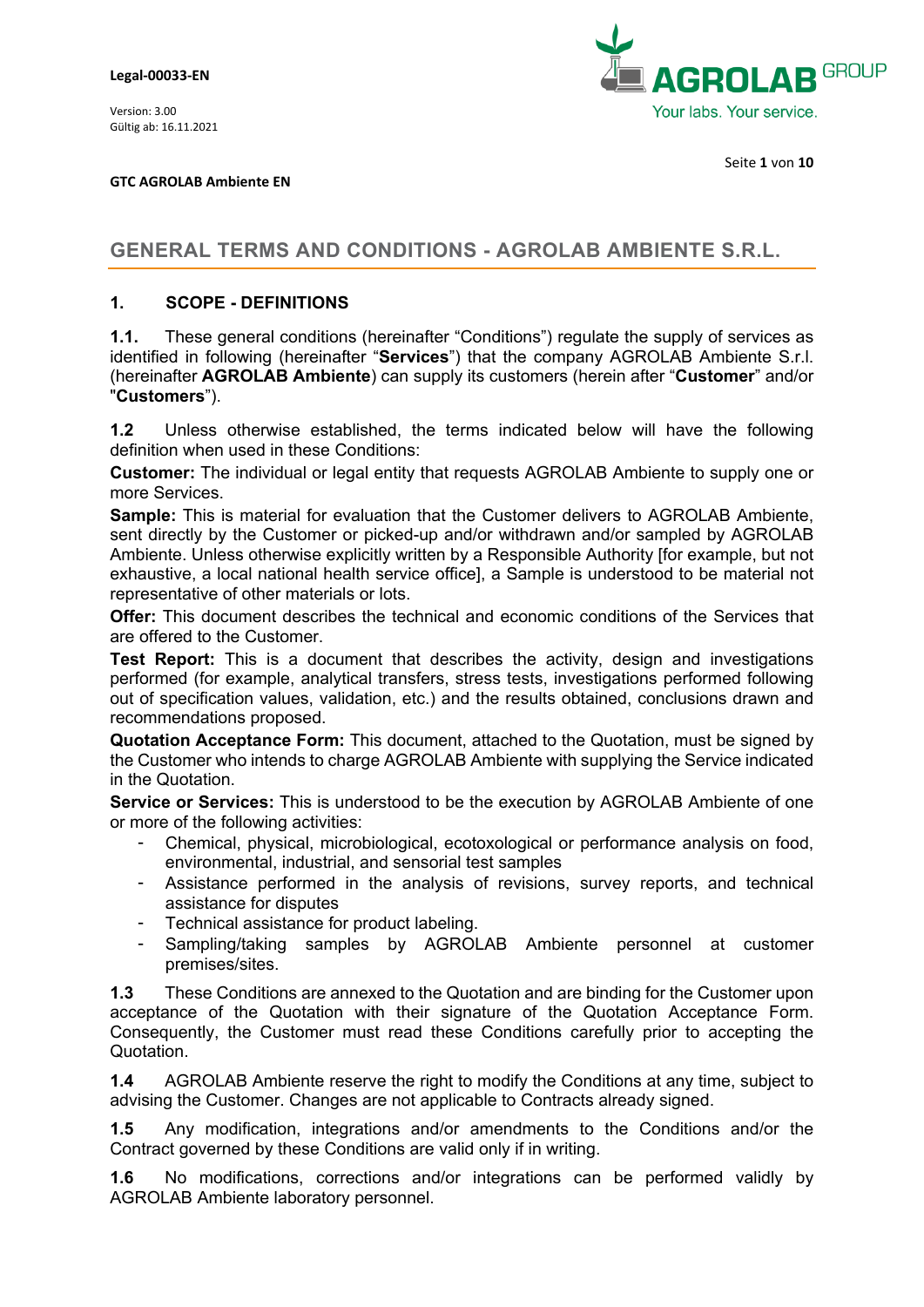

Seite **2** von **10**

#### **GTC AGROLAB Ambiente EN**

**1.7** Any invalidity, cancellation and/or inefficiency of one of the clauses of these Conditions does not entail the invalidity, cancellation, and/or inefficiency of the other as it is the express obligation of the parties to negotiate new clauses in good faith to replace those that are invalid, cancelled or inefficient.

# **2. QUOTATION**

**2.1** The Quotation is delivered or sent to the customer by AGROLAB Ambiente by fax or email, to the fax number or e-mail address that is communicated by the Customer.

**2.2** AGROLAB Ambiente reserves the right to change and/or revise the Quotation at any time, subject to written communication to the Customer, which can also be sent by e-mail to the address provided by the Customer.

**2.3** The costs indicated in the Quotation are estimates and not final. AGROLAB Ambiente reserve the right to modify at any time, subject to communication of the motivations provided in writing to the Customer, the amount agreed to in the Quotation, when – for example, but not exhaustive – it is necessary for AGROLAB Ambiente to perform more activities due to the characteristics of an unknown and/or known Sample at the time of communication of the Quotation; and/or in the event that changes to the current law lead to higher costs for AGROLAB Ambiente.

**2.4** If no written acceptance from the Customer is received following changes to the Quotation, including changes regarding variation in price, these are considered tacitly accepted after 6 (six) working days from receipt of the communication by AGROLAB Ambiente, unless the Customer exhibits their disagreement in writing.

### **3. ACCEPTANCE OF QUOTATION – CONCLUSION OF THE CONTRACT**

**3.1** The Quotation must be confirmed in writing by the Customer through the signature of the specific Quotation Acceptance Form.

**3.2** The Quotation Acceptance Form must be returned to AGROLAB Ambiente within and no more than 60 (sixty) working days after the Quotation is sent.

**3.3** Should the Quotation Acceptance Form contain changes with respect to the quotation, AGROLAB Ambiente has the right to accept them, or to suspend and/or revoke the Quotation.

**3.4** Any orders received from Customers cannot be considered confirmed until AGROLAB Ambiente sends the dedicated Quotation and the Customer returns the Quotation Acceptance Form for the Quotation.

**3.5** The contract (hereinafter "**Contract**") between AGROLAB Ambiente and the Customer, with the scope of supply of the Services indicated in the Quotation is considered concluded with the return, by the Customer, of the Quotation Acceptance Form, suitably filled-in and signed.

**3.6** It remains the right of AGROLAB Ambiente to communicate, within and no longer than 6 (six) working days from the receipt of the Quotation Acceptance Form, refusal to perform the Services requested by the Customer.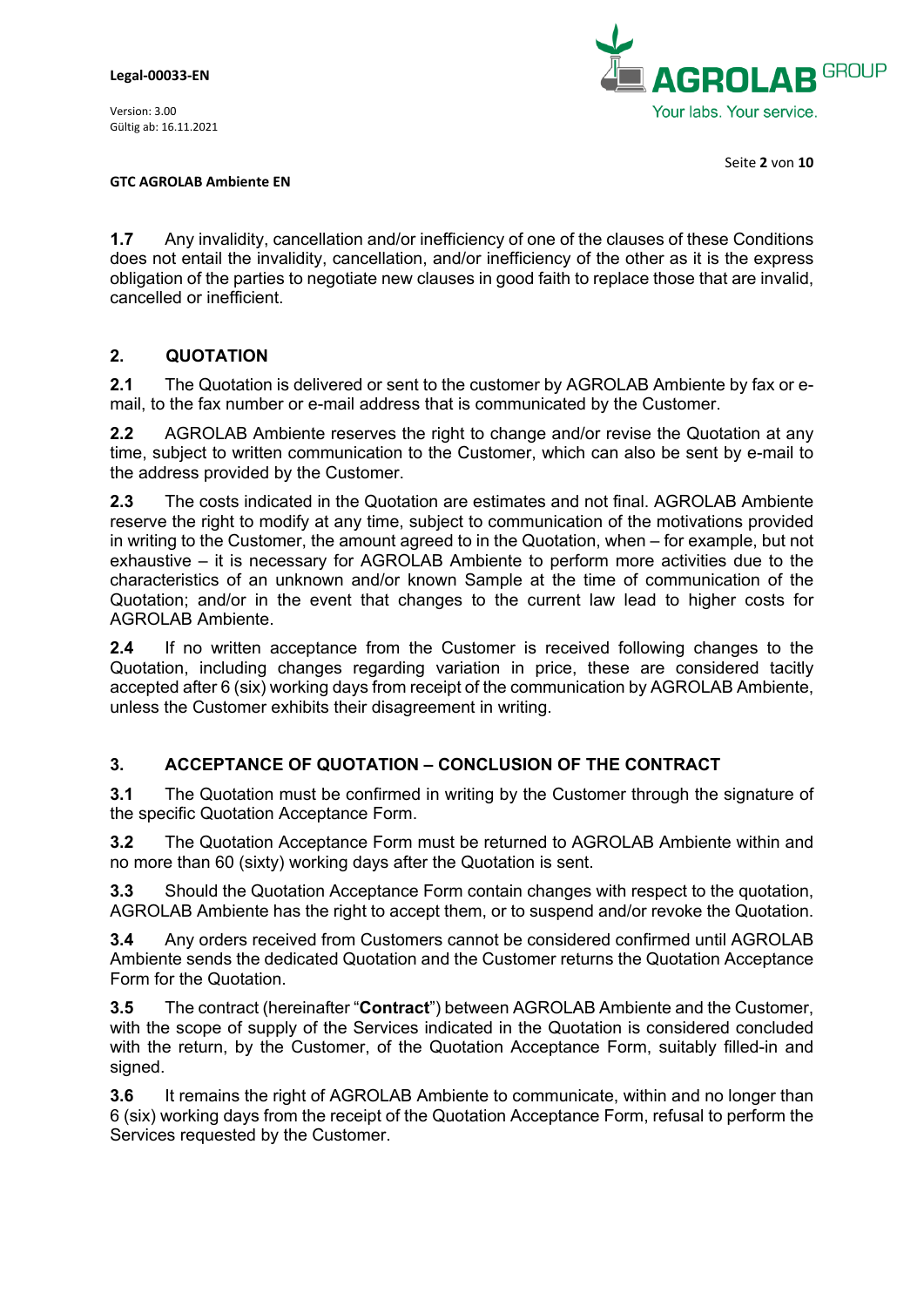

Seite **3** von **10**

**GTC AGROLAB Ambiente EN**

#### **4. SAMPLES**

**4.1** The Customer must send, at his own expense, the Sample to the AGROLAB Ambiente laboratories, or charge the latter for the pick-up and/or withdrawal and/or sampling of the Sample, according to the method indicated in the Quotation.

In both cases, the expenses for sending or pick-up and/or withdrawal and/or sampling of the Sample are the Customers expense, unless other agreements are agreed to by the parties in writing.

**4.2** The Sample must include its identification data; a clear, comprehensive list of the testing that must be performed on it; and reference to the valid Quotation.

The Customer must also provide AGROLAB Ambiente in a timely manner all information necessary to properly identify the analytical procedure to be performed on the Sample (type, parameters for application, objective of testing, and any specific requirements).

**4.3** At the time of delivery or pick-up of the Sample, the Customer must indicate the person authorized to act in name of and for the Customer, with whom AGROLAB Ambiente will have contact.

**4.4** The information required in the above paragraphs must be supplied by the Customer to AGROLAB Ambiente in writing. In the event of disagreement between verbal information and written information, the latter will prevail.

**4.5** AGROLAB Ambiente is not responsible for any delays or default in delivery of the Sample due to third parties (for example, but not exhaustive, couriers, postal service, etc.) that could jeopardize the delivery time for the Test Reports, and/or the conditions of the Sample, and/or the feasibility and result of the Service requested provided by AGROLAB Ambiente.

**4.6** AGROLAB Ambiente commits to advising the Customer in writing when Samples delivered cannot be used for analysis due to the poor state of storage or due to damages during shipping.

**4.7** Execution of the Services by AGROLAB Ambiente is understood to be from acceptance of the Sample, complete with all information required by AGROLAB Ambiente. Samples received after 3 pm are considered received the following day unless other agreements are reached between the parties.

**4.8** When the amount of Sample delivered by the customer is not enough to perform the Service requested from AGROLAB Ambiente, the latter will contact the Customer in writing to agree a new shipment of an adequate amount. The delivery terms for Test Reports start from the date of acceptance of the new amount by AGROLAB Ambiente.

**4.9** When the Samples for analysis are not accompanied by the information required in Paragraphs 4.2 and 4.3 above, or they are not enough and/or unclear, AGROLAB Ambiente must contact the Customer to receive the necessary information. The delivery terms for the Test Reports start from the date of reception, by AGROLAB Ambiente, of all further information requested.

**4.10** The Customer is obliged to inform AGROLAB Ambiente in advance on the risks inherent in the Sample, indicating the hazards related to it. Furthermore, they must indicate fully the correct method for handling the Samples (disposal, reduction, and protection). The Customer is fully responsible for all legal purposes for damages to people or property due to failure to comply with the obligation to provide the above listed information, especially regarding the health and safety of AGROLAB Ambiente personnel.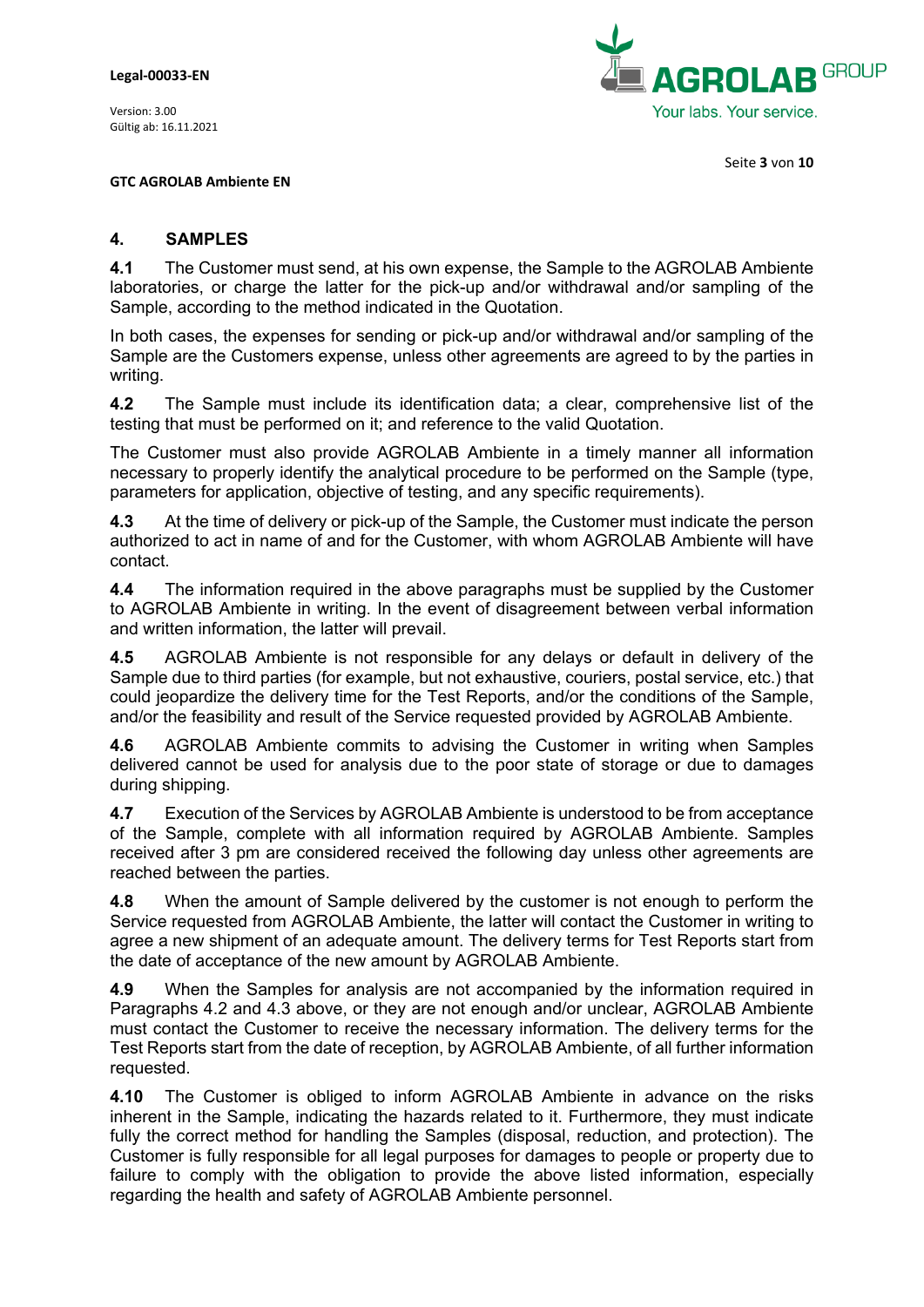

Seite **4** von **10**

#### **GTC AGROLAB Ambiente EN**

**4.11** Samples containing dangerous stuff are not allowed to be transported on any of our Logistic Services without our explicit written agreement. Sender is exclusively responsible to follow all legal regulations, terms of condition of the logistic company and the correct declaration and packaging of samples.

**4.12** When the Samples analyzed are hazardous and/or not disposable with the waste disposed of by AGROLAB Ambiente, due to the type and/or quantity, AGROLAB Ambiente has the right to return the residual Sample to the Customer who will manage it as best determined and who will be responsible for all expenses related to this activity.

### **5. PERFORMING SERVICES – STORAGE OF SAMPLES**

**5.1** AGROLAB Ambiente will perform the Services outlined in the Quotation with the investigation methods considered most suitable according to the unquestionable discretion of AGROLAB Ambiente.

**5.2** When necessary to perform the Services, the Customer must allow AGROLAB Ambiente access to their sites, within the timing and under the conditions requested by AGROLAB Ambiente.

**5.3** The Customer is obliged to guarantee the safety of the premises and access to the same by AGROLAB Ambiente. The Customer must provide the documentation required by the regulations regarding worker health and safety and must send the information required to respect the reference regulations with due notice to the appointed managers at AGROLAB Ambiente (including the DUVRI (Consolidated Document on the Risk Assessment from Interference), POS, etc.). The Customer's violation of these instructions will be considered non-fulfillment of the contract.

**5.4** The time for execution of the Services by AGROLAB Ambiente is purely indicative and not in any manner binding to AGROLAB Ambiente. The period for execution of the Services by AGROLAB Ambiente is only considered binding in the presence of a previous written agreement between the Customer and AGROLAB Ambiente.

**5.5** When the Customer intends to request a variation to or cancellation of the Services in the Quotation, they must provide written communication to AGROLAB Ambiente within and not later than 2 (two) working days from the date of receipt of the Sample by AGROLAB Ambiente. Should that latter have already initiated execution of the Services, the Customer is responsible for payment of the amount requested to reimburse the expenses sustained by AGROLAB Ambiente for the portion of the Services performed, and it is the right of AGROLAB Ambiente to request compensation for the damages sustained.

**5.6** AGROLAB Ambiente guarantees storage of the Samples in dedicated place, within the timing indicated on the Quotation and with the methods considered most suitable, according to the unquestionable discretion of AGROLAB Ambiente.

**5.7** After the period of storage, AGROLAB Ambiente will proceed to destroy the Sample without any notice, unless there are other written agreements with the Customer.

**5.8** Unless otherwise agreed, the property of the Sample is considered acquired by AGROLAB Ambiente.

**5.9** Once the Services have been terminated, any documents and/or materials other than the Sample, delivered to AGROLAB Ambiente by the Customer, will be returned to the Customer at the sole care and expense of the latter party.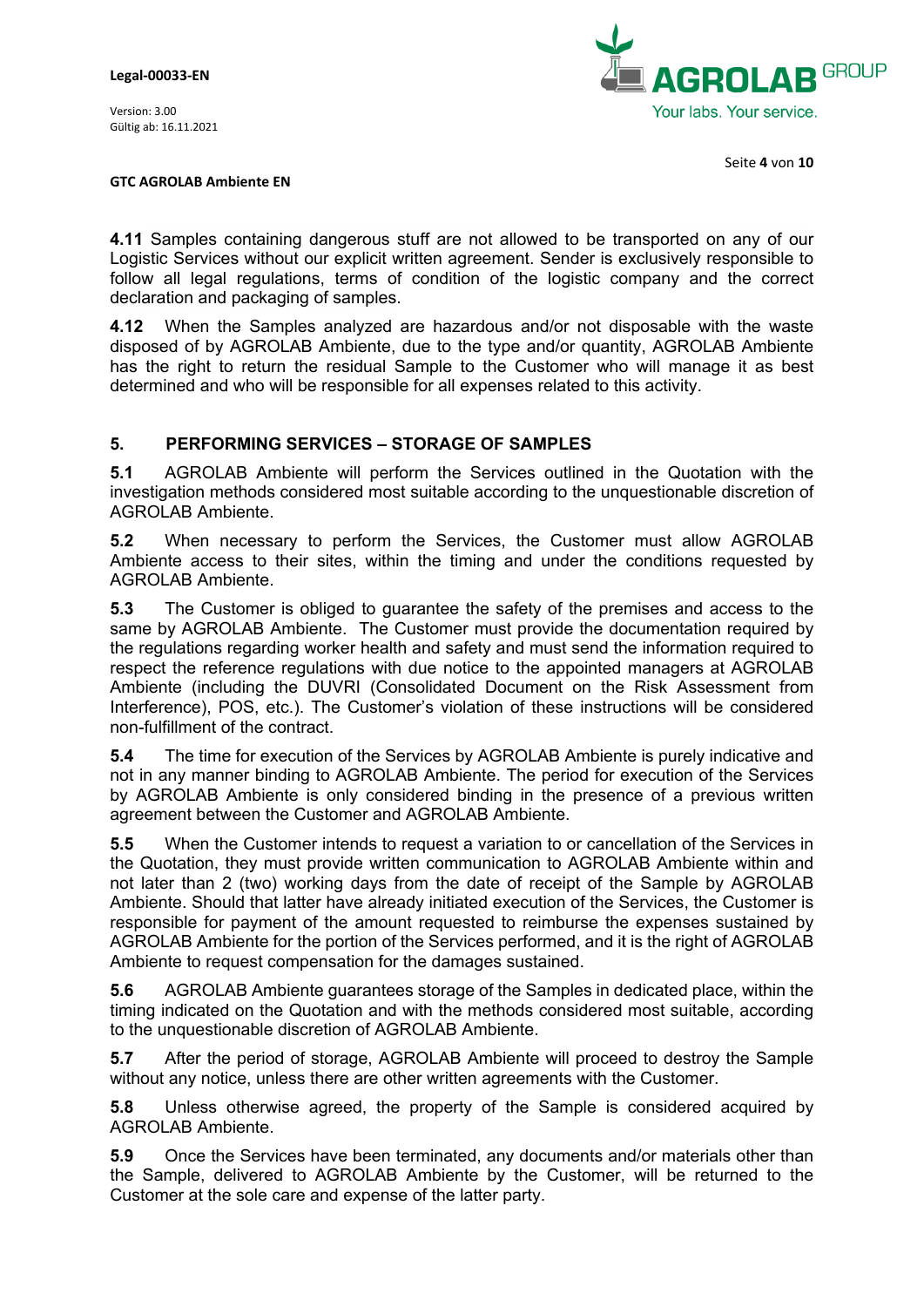

Seite **5** von **10**

**GTC AGROLAB Ambiente EN**

### **6. TEST REPORT**

**6.1** The Test Reports will be sent to the Customer by fax and/or e-mail and/or certified email, to the number or address communicated by the Customer. When specifically requested, the Customer can access the data remotely by computer.

**6.2** Upon Customer request, AGROLAB Ambiente may supply the latter clarification on the analysis methods and procedures used for performing the Services. Any other request by the Customer, if not specified in the Quotation will be considered an accessory service and will be charged to the Customer separately.

**6.3** Partial or complete analysis results, based on agreements between the parties, can be sent as prepared in advance, in various formats without signatures or stamps. AGROLAB Ambiente cannot be ascribed any responsibility, at any title, regarding these advances.

**6.4** AGROLAB Ambiente are only responsible for the analytical results that refer to the Samples under analysis. The analytical results are only representative of the Sample received and analyzed in the Laboratory. The information provided in the Test Report refers only to the material under analysis and the parameters used. They do not represent the inspection and/or certification of the product.

**6.5** Test Reports are issued in a single copy. Any original duplicates can be issued upon Customer request and will be charged separately.

**6.6** Partial duplication, modification and/or alteration of the Test Report are forbidden.

**6.7** The request for changes to the documents issued, for causes not attributable to AGROLAB Ambiente, can be charged separately. Issue of the Test Report in formats according to Customer's specifications must be requested in writing. If this request can be accepted applying the general regulations for accreditation of laboratories and it is possible to perform, AGROLAB Ambiente will perform this service with an additional charge. Further documentation (including raw data) in addition to the Test Report, can only be supplied upon written request by the Customer prior to acceptance of the Sample by AGROLAB Ambiente.

**6.8** AGROLAB Ambiente may only be considered responsible for the results contained in the final original Test Report sent to the Customer. AGROLAB Ambiente cannot be assigned any responsibilities in the event of changes (for example, but not exhaustive, transcription, omissions, deletions, or additions) performed by the Customer and/or third parties.

**6.9** Also if they are accredited, Test Reports refer only to the Sample that underwent analysis, and does not in any case suggest the approval of a product or a lot of product.

**6.10** In the case of a conformity assessment in which no information on the use of the measurement uncertainty is given, the sites of AGROLAB GROUP apply the discrete approach as a decision-making rule. This means that in such a case the measurement uncertainty is not taken into account in the conformity assessment, unless otherwise agreed with the customer. Applying this rule the maximum risk is 50% and is obtained when the result is equal to the limit value.

# **7. USE OF TEST REPORT. USE OF NAME AND AGROLAB Ambiente BRAND.**

**7.1** Any action taken by the Customer based on the results and/or partial test reports are understood to be taken at the exclusive risk of the Customer itself, who cannot advance any claims, of any time, against AGROLAB Ambiente.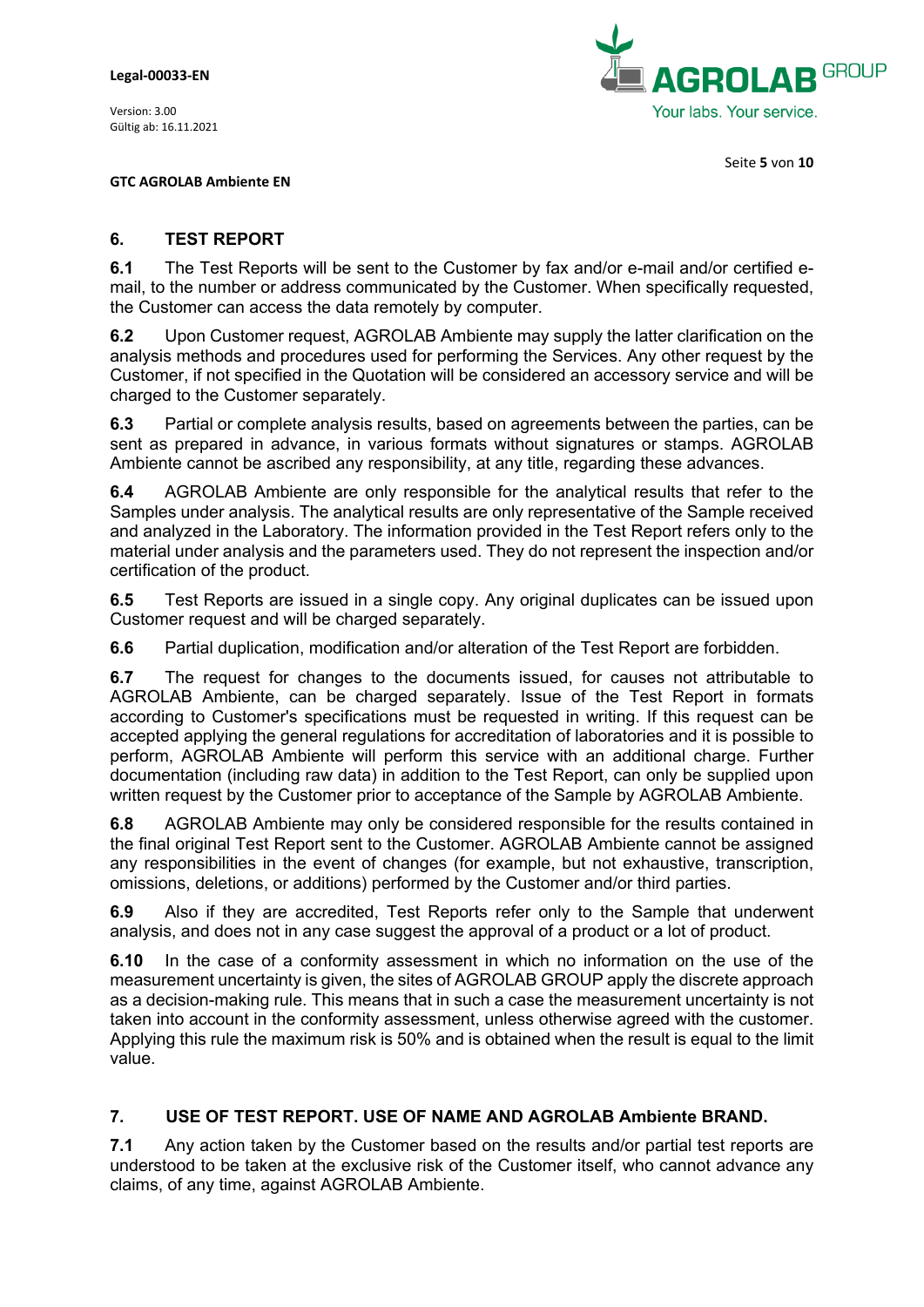

Seite **6** von **10**

#### **GTC AGROLAB Ambiente EN**

**7.2** The Customer commits to inform AGROLAB Ambiente prior to proceeding to withdraw and/or request to recall the product based on Test Reports issued by AGROLAB Ambiente.

**7.3** It is understood, regardless, that any decision regarding the withdrawal or request for recall of products is performed at the exclusive risk of the Customer, who cannot advance any claims, of any type, against AGROLAB Ambiente.

**7.4** Without specific advance written authorization from AGROLAB Ambiente, the Customer cannot in any way or form use the AGROLAB Ambiente name or Test Report issued by AGROLAB Ambiente for purposes of advertising and/or marketing.

**7.5** In no event shall the Customer use the AGROLAB Ambiente name and/or brand and/or Test Report issued by AGROLAB Ambiente in a manner that can damage the reputation and/or commercial business of AGROLAB Ambiente.

**7.6** AGROLAB Ambiente has the right to reimbursement for each and any damages, direct or indirect, suffered consequent to the violation of the Customer to the prohibition specified in Paragraph 7.5 above.

# **8. CONTRACTING SERVICES**

**8.1** AGROLAB Ambiente reserve the right to contract the execution of Services, when specified in the Quotation. In this case, with the return of the Quotation Acceptance Form, the Customer authorizes AGROLAB Ambiente to subcontract the execution of Services to third parties.

**8.2** AGROLAB Ambiente cannot be charged with any responsibility, at any time, regarding Services subcontracted to third parties, when the subcontractor is identified and requested expressly by the Customer.

### **9. PAYMENT**

**9.1** Requests for services by the Customer, if not specified in the specific Quotation, are understood to be accessory services and will constitute subject for separate charges by AGROLAB Ambiente.

**9.2** The Customer must pay AGROLAB Ambiente the amount agreed to in the Quotation, including any deposits requested by AGROLAB Ambiente, as well as any additional costs for accessory requests not specified in the Quotation, within the period and in the manner specified on the Quotation.

**9.3** In the event of delayed payment, default interest will be applied to the services performed as outlined in Italian Legislative Decree 231/2002, notwithstanding the right for reimbursement for damages sustained by AGROLAB Ambiente.

**9.4** In the event of default or delay in payment by the Customer, AGROLAB Ambiente reserves the right to suspend execution of the Services.

### **10. LIABILITY AND FORCE MAJEURE**

**10.1** AGROLAB Ambiente is liable without restrictions for damages regarding life, body integrity and health and in case of gross negligence and willful misconduct. In case of simple negligence AGROLAB Ambiente is only liable for damages, as far as the damages are typically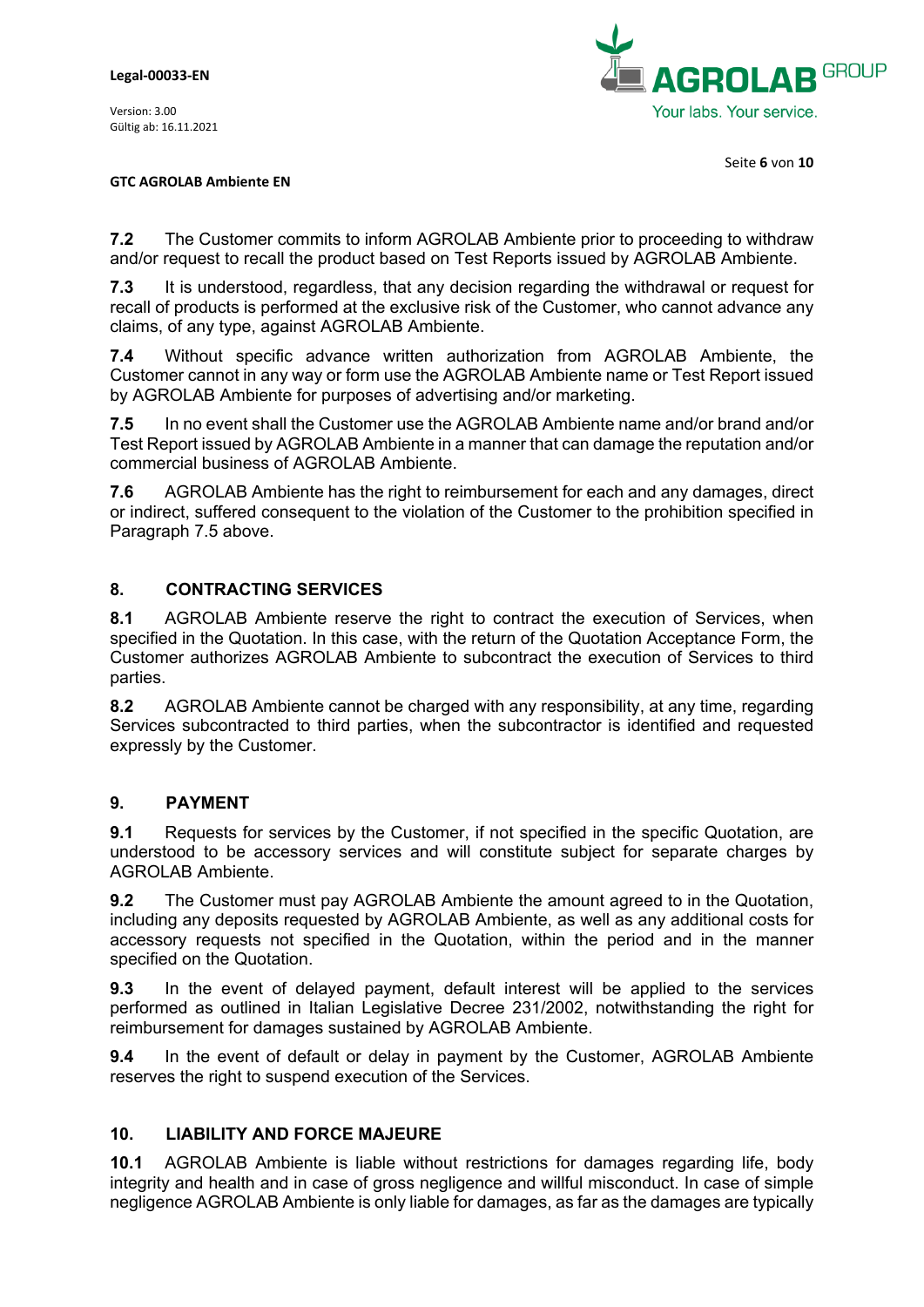

Seite **7** von **10**

#### **GTC AGROLAB Ambiente EN**

connected to the contract and foreseeable and are covered by a liability insurance in case AGROLAB Ambiente has entered into such insurance which covers the contract-typical risk of the Services.

**10.2** If the order of the Customer includes special risks with respect to the protection of goods, life, body and health or the danger of the admission of particularly high pecuniary losses, the Customer has to communicate such risks expressively in the order.

**10.3** As far as AGROLAB Ambiente has guaranteed in writing for a result or any other performance, it is also liable within the context of such guarantee. However, for damages that are based on the lack of guaranteed results or performances, but do not refer to the result or the result of the performance itself, AGROLAB Ambiente is only liable, if the risk of such damages is evidently encompassed by the guarantee.

**10.4** Neither party assume liability or will be liable to the other party for any failure or any delay in fulfilling its contractual obligations caused, in whole or in part, directly or indirectly, by fires, natural disasters, strikes, shortages of raw materials, supplies or components, retooling, upgrading of technology, delays of carriers, embargoes, government orders or directives, terrorist activities, or any other circumstance beyond the reasonable control of such party. AGROLAB Ambiente may at its option suspend deliveries while such event or circumstance continues, apportion available inventory between its customers as it determines, or terminate this Agreement with immediate effect by written notice to the Customer.

# **11. FORM AS PURSUANT TO LEGISLATIVE DECREE 231/2001 AND ETHICS CODE**

**11.1** AGROLAB Ambiente have adopted the organization model as pursuant to Legislative Decree No. 231/01, containing the company measures and procedures adopted in order to prevent the commission of crimes according to the reference standards, as well as the Code of Ethics and Behavior.

**11.2** The instructions contained in the Code of Ethics (available on-line on the AGROLAB Ambiente Website) constitute the values and guidelines that must be respected during the activities performed by the company, and represent an integral part of the General Conditions of this contract. The Customer's violation of these instructions will be considered non-fulfillment of the contract.

# **12. EXPRESS TERMINATION CLAUSE**

**12.1** Pursuant to Art. 1456 of the Italian Civil Code, AGROLAB Ambiente has the right to terminate any contract governed by these Conditions by registered letter with return receipt in which it informs the Customer of its will to avail on this clause, in the event the Customer violates one of the requirements outlined in the articles specified below: 4.10 [Obligation to provide information on the risks related to the Samples]; 5.3 [Access to Customer's Premises]; 6.6 [Prohibition of partial duplication, modification, alteration of test results]; 7 [Use of Test Report. Use of AGROLAB Ambiente brand]; 9 [Payment]; 11 [Form 231 and Code of Ethics];

### **13. PRIVACY**

**Privacy informative and consent pursuant to EU Regulation -GDPR n. 2016/679 and reference legislation (Dec. Leg No. 196/2003 and subsequent amendments).**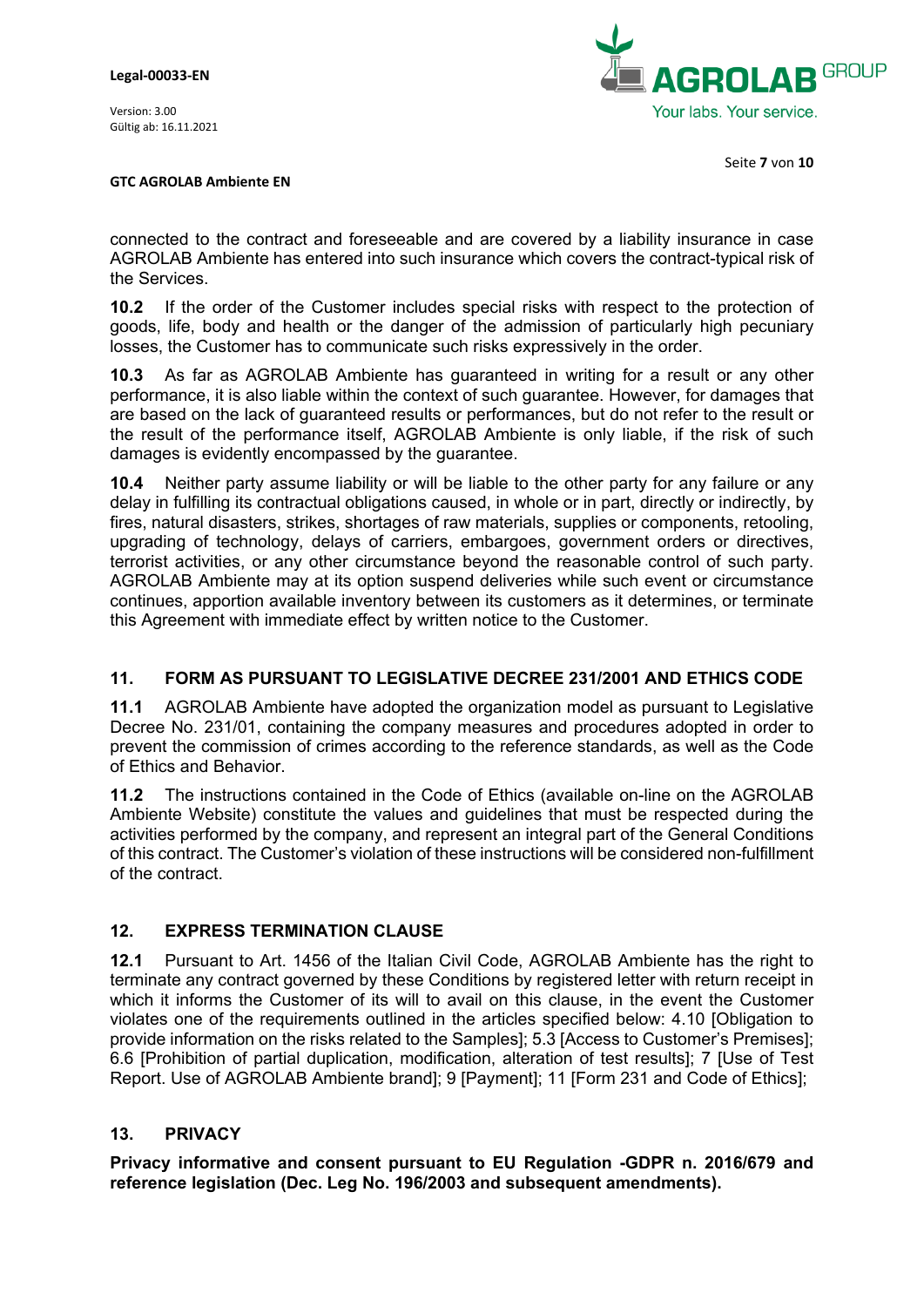

#### **GTC AGROLAB Ambiente EN**

Pursuant to EU Regulation 2016/679 and Legislative Decree n ° 196/2003 (Consolidated text for the protection of personal data), and subsequent reference legislation, we inform you that personal data and sensitive data that you have provided, or that may further communicate in the validity of the contractual relationship:

**13.1** they will be used exclusively for purposes related to the establishment and continuation of the Contract governed by these Conditions

**13.2** they are necessary for the fulfillment of the obligations provided by the legislation on the protection and conservation of personal data required by the relevant legislation

**13.3** may be communicated exclusively to public or private bodies for the fulfillment of the obligations established by law, to the consultants of the company, including the parent company, in charge of the obligations required by law.

**13.4** may be communicated to third parties both within the European Union and in third countries for the purposes set out above and other legitimate interests of AGROLAB and will be kept for at least five years of termination of the contractual relationship**.** 

**13.5** the EU Regulation grants you some rights in relation to the processing of your personal and sensitive data including:

- the right of access and to know the existence of data processing that may concern you;
- the right to obtain the updating, rectification or integration of data as well as their cancellation, transformation into anonymous form or their blocking if treated in violation of the law;
- the right to object to the processing in accordance with the aforementioned purposes only for legitimate reasons;
- the right to object to the processing of data for the purposes of commercial or promotional information, the sending of advertising material or the carrying out of market research;
- the right to data portability;
- the right to move a complaint to the supervisory authority.
- **13.6** the data controller is AGROLAB Ambiente S.r.l .; for any communication concerning the subjects in question, the email dedicated to communicate with the data controller is: [privacy@agrolab.it](mailto:privacy@agrolab.it)
- **13.7** by signing these Conditions, the Customer gives his consent to the processing of personal data pursuant to art. 7 of the law.

### **14. CONFIDENTIALITY**

**14.1** The Customer commits to considering confidential all commercial, technical or other type of information that they may learn during the execution of Services by AGROLAB Ambiente; and they commit to not sharing it with third parties or using it in any manner, even after termination of the term of the contract.

**14.2** AGROLAB Ambiente has the right to reimbursement for each and any damages, direct or indirect, suffered consequent to the violation of the Customer to the confidentiality clause indicated above.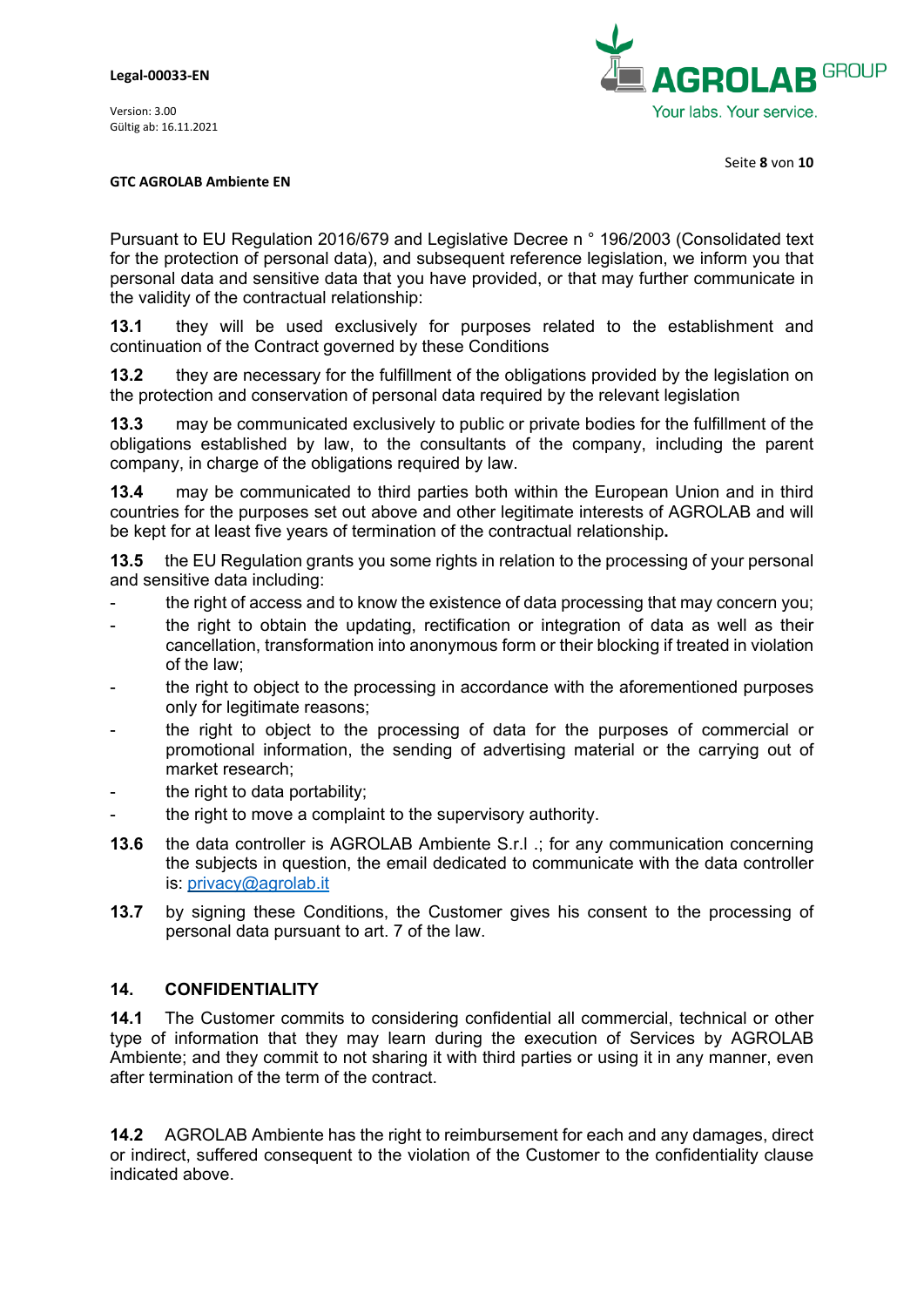**Legal-00033-EN**

Version: 3.00 Gültig ab: 16.11.2021



Seite **9** von **10**

**GTC AGROLAB Ambiente EN**

#### **15. APPLICABLE LAW**

**15.1** Each Contract governed by these Conditions is regulated by Italian Law.

#### **16. JURISDICTION**

**16.1** For any and all controversies arising from the interpretation, execution or termination of each Contract governed by these Conditions, the Courts of Vicenza (Italy) have sole jurisdiction, with the exclusion of any other courts.

#### **17 MISCELLANEOUS**

**17.1** Any communications between the parties deriving from, correlated to, or connected to these Conditions and/or Contracts governed by these Conditions, must be performed in writing and are considered executed validly only if sent by e-mail and/or certified e-mail and/or registered mail with return receipt and/or fax to the address or telephone number communicated by the Customer to AGROLAB Ambiente.

Read, confirmed and signed

(Place and Date)

the  $\frac{1}{2}$  /

The Customer

\_\_\_\_\_\_\_\_\_\_\_\_\_\_\_\_\_\_\_\_